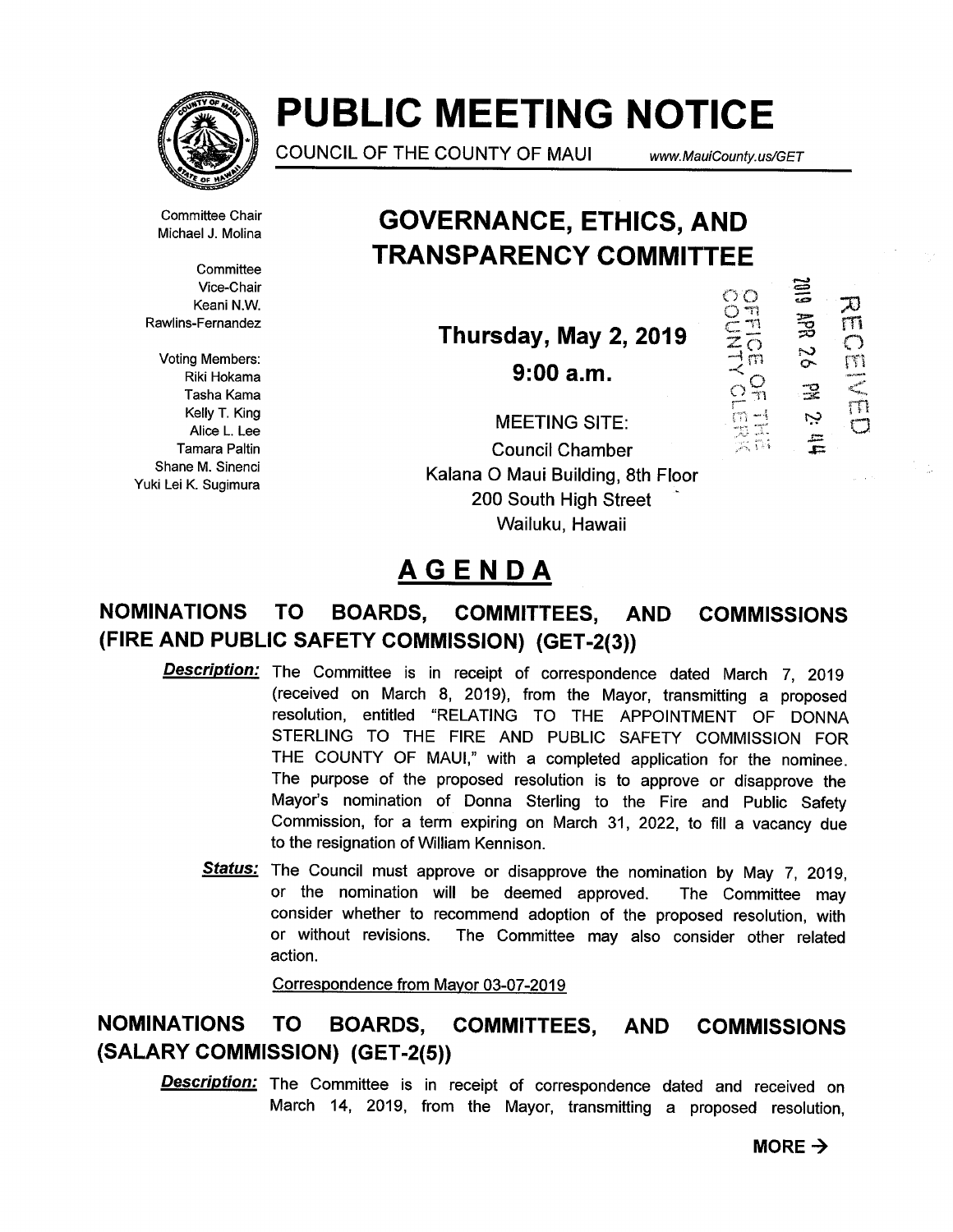entitled "RELATING TO THE APPOINTMENT OF VERNON OATO TO SALARY COMMISSION FOR THE COUNTY OF MAUI," with a completed application for the nominee. The purpose of the proposed resolution is to approve or disapprove the Mayor's nomination of Vernon Oato to the Salary Commission, for a term expiring on March 31, 2021, to fill a vacancy due to the resignation of Harold Ames.

Status: The Council must approve or disapprove the nomination by May 13, 2019, or the nomination will be deemed approved. The Committee may consider whether to recommend adoption of the proposed resolution, with or without revisions. The Committee may also consider other related action.

Correspondence from Mayor 03-14-2019

#### NOMINATIONS TO BOARDS, COMMITTEES, AND (COST OF GOVERNMENT COMMISSION) (GET-2(9)) COMMISSIONS

**Description:** The Committee is in receipt of the following:

- 1. Correspondence dated April 1, 2019, from Councilmember Tamara Paltin, transmitting a proposed resolution to approve or disapprove the Council's nomination of Michael Williams to the Cost of the Government Commission, and a completed application form for Michael Williams.
- 2. Correspondence dated and received on April 18, 2019, from the Department of the Corporation Counsel, transmitting a proposed resolution entitled "NOMINATING AND APPROVING THE APPOINTMENT OF MICHAEL WILLIAMS TO THE COST OF GOVERNMENT COMMISSION." The purpose of the proposed resolution is to approve or disapprove the Council's nomination of Michael Williams to the Cost of Government Commission, for a term expiring on March 31, 2023, to fill a vacancy due to the resignation of Ronald Kimball.
- Status: The Council must approve or disapprove the Council's nomination of Michael Williams to the Cost of Government Commission by May 12, 2019, or the vacancy will be returned to the Mayor for consideration and action. The Committee may consider whether to recommend adoption of the revised proposed resolution, with or without revisions. The Committee may also consider other related action.

Correspondence from Councilmember Paltin 04-01-2019 Correspondence from Corporation Counsel 04-18-2019

APPOINTMENT DEPARTMENTS  $(GET-1(7))$ AND REMOVAL OF ADMINISTRATIVE HEADS OF (DIRECTOR OF ENVIRONMENTAL MANAGEMENT)

**Description:** The Committee is in receipt of the following: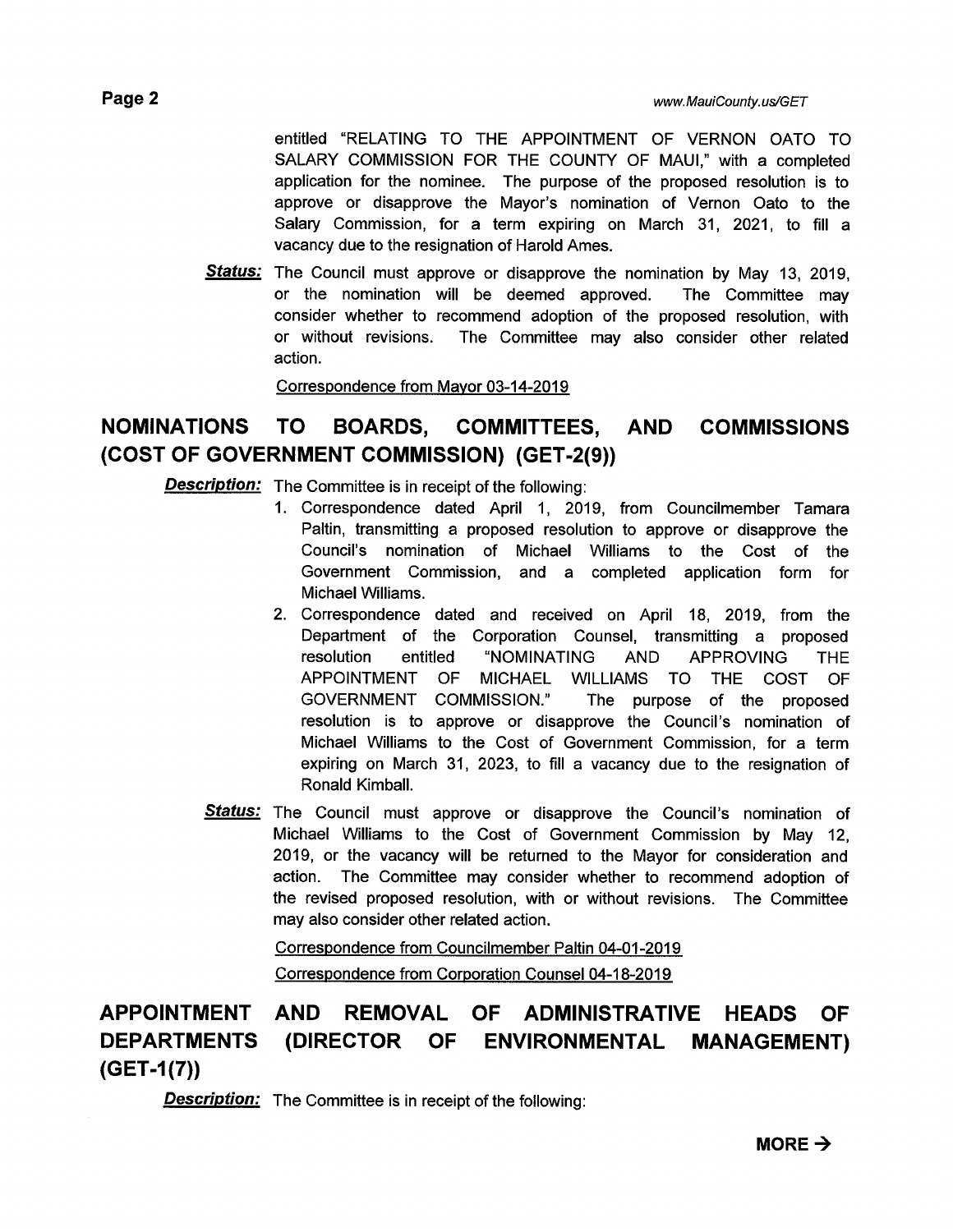- 1. Correspondence dated April 1, 2019 (received on April 4, 2019), from the Mayor, transmitting a proposed resolution entitled "APPROVING THE MAYOR'S APPOINTMENT OF ERIC NAKAGAWA FOR DIRECTOR OF ENVIRONMENTAL MANAGEMENT." The purpose of the proposed resolution is to approve the appointment of Eric Nakagawa for Director of Environmental Management, pursuant to Sections 6-2(5) and 8-15.2 of the Revised Charter of the County of Maui (1983), as amended ("Charter").
- 2. Correspondence dated April 18, 2019, from the Department of the Corporation Counsel, transmitting a proposed resolution entitled "DISAPPROVING THE MAYOR'S APPOINTMENT OF ERIC NAKAGAWA FOR DIRECTOR OF ENVIRONMENTAL MANAGEMENT." The purpose of the proposed resolution is to disapprove the Mayor's appointment of Eric Nakagawa for Director of Environmental Management, pursuant to Charter Sections 6-2(5) and 8 -15.2.
- Status: The Council must confirm or deny the appointment by June 3, 2019, or the appointment will be deemed confirmed. The Committee may consider whether to recommend adoption of the proposed resolution approving the appointment or the proposed resolution disapproving the appointment, with or without revisions. The Committee may also consider other related action.
- **Note:** With reference to this agenda item, one or more executive meetings are anticipated pursuant to Section 92-5(a)(2), Hawaii Revised Statutes, to consider the hire, evaluation, dismissal, or discipline of officers or employees.

Correspondence from Mayor 04-01-2019

Correspondence from Corporation Counsel 04-18-2019

## APPOINTMENT AND REMOVAL OF ADMINISTRATIVE HEADS OF DEPARTMENTS (DIRECTOR OF PUBLIC WORKS) (GET-1(6))

**Description:** The Committee is in receipt of the following:

- 1. Correspondence dated April 1, 2019 (received on April 4, 2019), from the Mayor, transmitting a proposed resolution entitled "APPROVING THE MAYOR'S APPOINTMENT OF ROWENA M. DAGDAG-ANDAYA FOR DIRECTOR OF PUBLIC WORKS." The purpose of the proposed resolution is to approve the appointment of Rowena M. Dagdag-Andaya as Director of Public Works, pursuant to Sections 6- 2(5) and 8-5.2 of the Revised Charter of the County of Maui (1983), as amended ("Charter").
- 2. Correspondence dated April 18, 2019, from the Department of the Corporation Counsel, transmitting a proposed resolution entitled "DISAPPROVING THE MAYOR'S APPOINTMENT OF ROWENA M. DAGDAG-ANDAYA FOR DIRECTOR OF PUBLIC WORKS." The purpose of the proposed resolution is to disapprove the appointment of

MORE  $\rightarrow$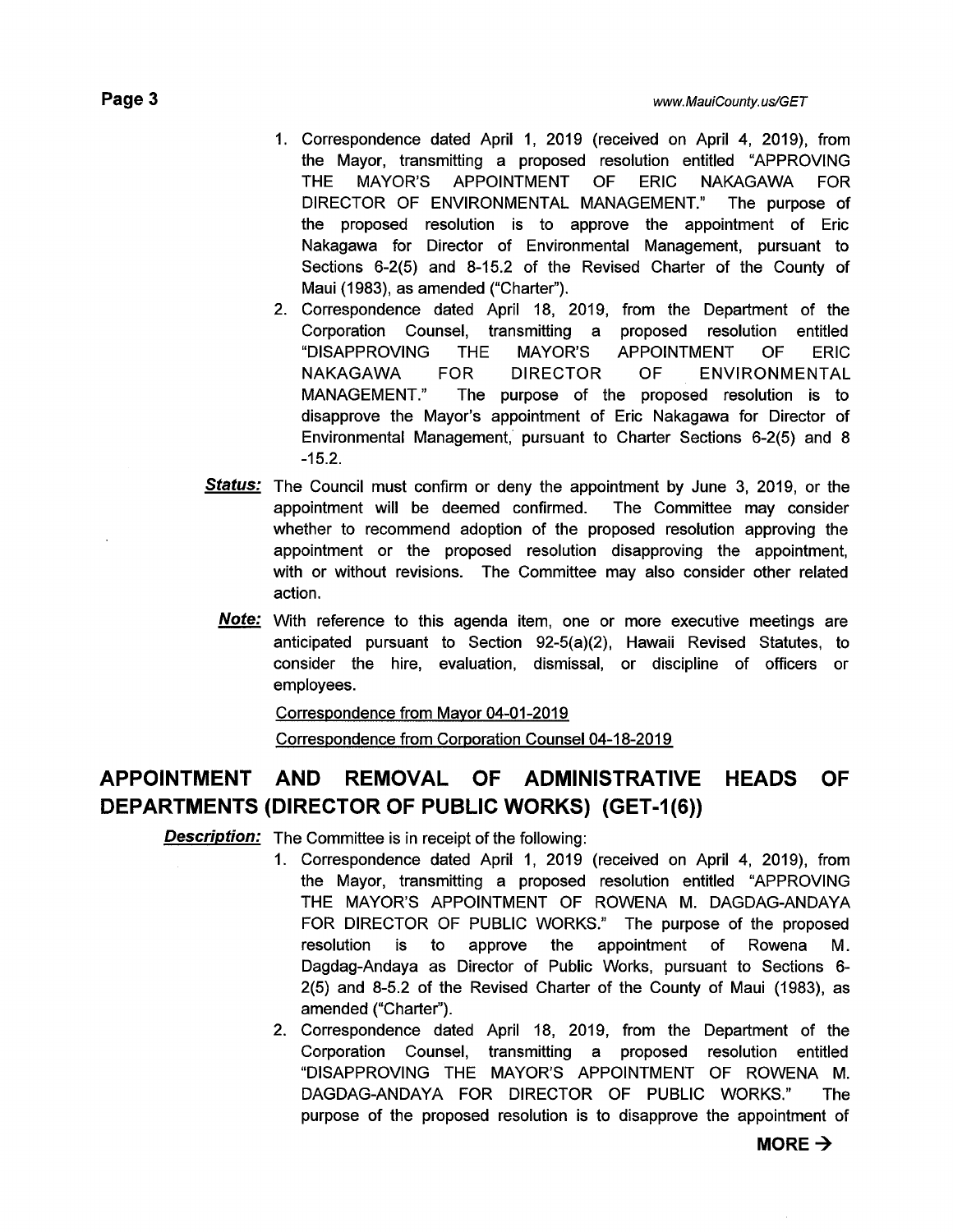Rowena M. Dagdag-Andaya as Director of Public Works, pursuant to Charter Sections 6-2(5) and 8-5.2.

- Status: The Council must confirm or deny the appointment by June 3, 2019, or the appointment will be deemed confirmed. The Committee may consider whether to recommend adoption of the proposed resolution approving the appointment or the proposed resolution disapproving the appointment, with or without revisions. The Committee may also consider other related action.
	- **Note:** With reference to this agenda item, one or more executive meetings are anticipated pursuant to Section 92-5(a)(2), Hawaii Revised Statutes, to consider the hire, evaluation, dismissal, or discipline of officers or employees.

#### Correspondence from Mayor 04-01-2019

Correspondence from Corporation Counsel 04-18-2019

## APPOINTMENT AND REMOVAL OF ADMINISTRATIVE HEADS OF DEPARTMENTS (CORPORATION COUNSEL) (GET-1(2))

**Description:** The Committee is in receipt of the following:

- 1. Correspondence dated April 10, 2019 (received on April 11, 2019), from the Mayor, transmitting a proposed resolution to approve the appointment of Moana M. Lutey for Corporation Counsel, pursuant to Sections 6-2(5) and 8-2.2 of the Revised Charter of the County of Maui (1983), as amended ("Charter").
- 2. Correspondence dated April 15, 2019, from the Department of the Corporation Counsel, transmitting the following:
	- a. A revised proposed resolution entitled "APPROVING THE MAYOR'S APPOINTMENT OF MOANA M. LUTEY FOR CORPORATION COUNSEL." The purpose of the revised proposed resolution is to approve the appointment of Moana M. Lutey for Corporation Counsel, pursuant to Charter Sections 6-2(5) and 8-2.2.
	- b. A proposed resolution entitled "DISAPPROVING THE MAYOR'S APPOINTMENT OF MOANA M. LUTEY FOR CORPORATION COUNSEL." The purpose of the proposed resolution is to disapprove the Mayor's appointment of Moana M. Lutey for Corporation Counsel, pursuant to Charter Sections 6-2(5) and 8- 2.2.
- Status: The Council must confirm or deny the appointment by June 10, 2019, or the appointment will be deemed confirmed. The Committee may consider whether to recommend adoption of the revised proposed resolution approving the appointment or the proposed resolution disapproving the appointment, with or without further revisions. The Committee may also consider other related action.
	- **Note:** With reference to this agenda item, one or more executive meetings are